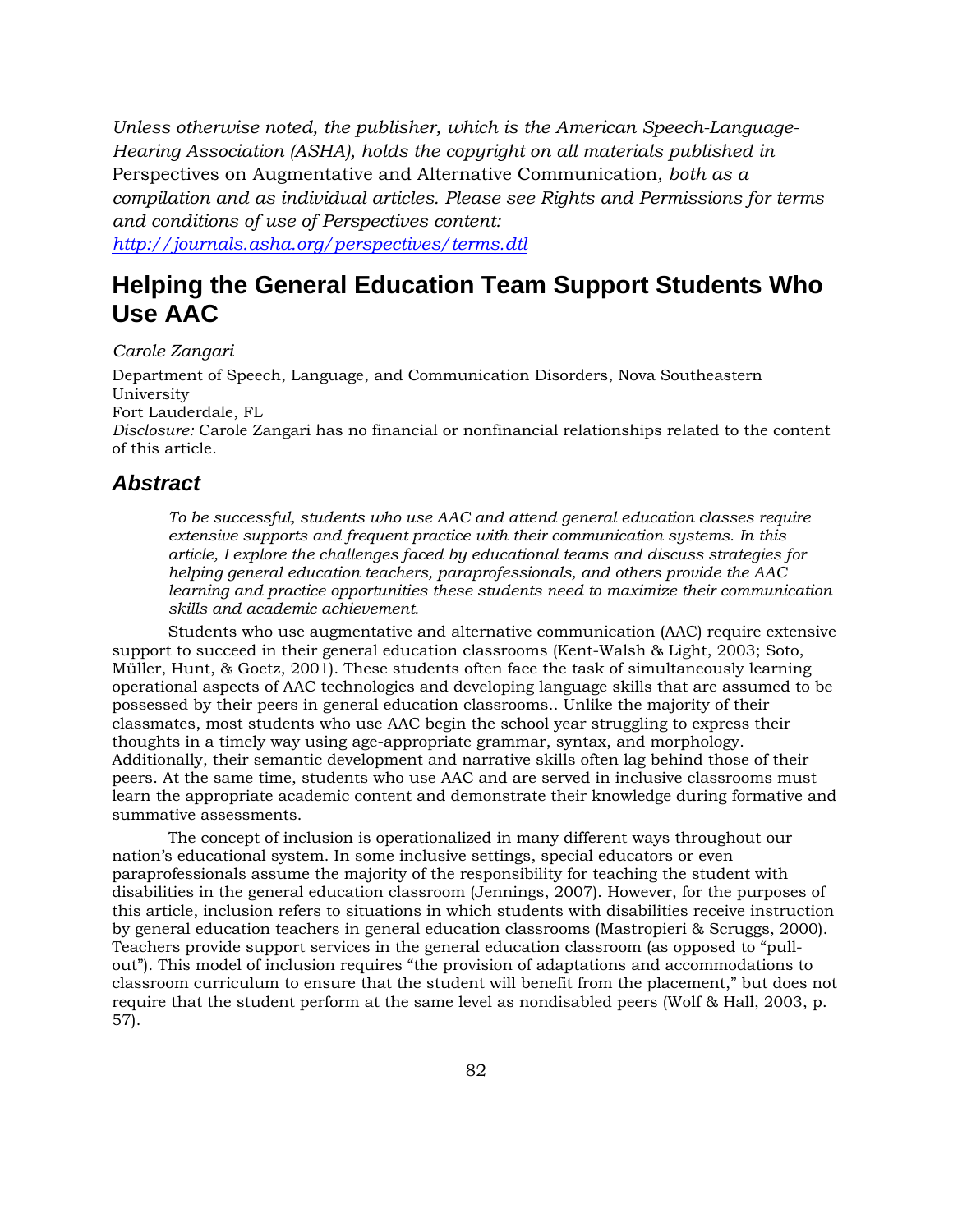The decision regarding the inclusion of students with AAC needs into general education is best made based on the types of activities that take occur in the general education setting and the student's specific IEP objectives (Wolf & Hall, 2003). Educators, speech-language pathologists (SLPs), and paraprofessionals supporting these students face multiple challenges, such as learning the operational aspects of the AAC system and understanding how best to integrate these students into classroom activities so that they can maximize their academic achievement. This article focuses on strategies for SLPs who seek to help educators and paraprofessionals serving students who use AAC in inclusive classrooms.

### *Clarifying Expectations*

Well-defined roles, responsibilities, and expectations are the starting point for implementation of AAC, language facilitation, and additional supportive strategies by educators, paraprofessionals, and others working with students who use AAC. Empirically supported models of inclusion require strong collaboration between the special and general educators for preplanning and planning for curriculum adaptations. The individualized educational plan (IEP) is, of course, the roadmap to the student's academic program and specifies the learning objectives, necessary adaptations, and resources needed by each student who uses AAC. In some cases, particularly in the upper grades, general education teachers may not participate in planning and may not even attend IEP meetings. These teachers may not be aware that they are expected to use language facilitation or other supportive strategies. Garnering their support is, of course, essential to academic success for the student who uses AAC.

Preparation for teaching the special needs student in general education includes both a pre-planning and a planning process. In the preplanning stage, general educators should complete unit analyses in which they specify the objectives of the lessons, steps and activities, expected outputs (e.g., written/oral report, worksheet, essay), materials, and learning assessments (e.g., unit test, rubric). At this stage, special educators supporting students in inclusive settings are responsible for identifying the relevant IEP objectives, the domain areas that they can address in the lesson, and necessary adaptations. In the planning stage, special educators and general educators come together to establish consensus on which IEP objectives should be targeted within content area instruction, specific adaptations or accommodations needed, other necessary supports, and methods for assessing student learning. Unfortunately, teacher education programs often fail to adequately prepare general and special education teachers for the support of students with disabilities, including those with AAC needs, in inclusive settings (Van Laarhoven, Munk, Lynch, Bosma, & Rouse, 2007). Often, teachers are not sufficiently trained in assistive technology (AT) to meet the needs of students who use AAC (Alper & Raharinirina, 2006; White, Wepner, & Wetzel**,** 2003).

Special and general education teachers face many additional challenges in attempting to collaborate on behalf of the student. For example, they may not have a common planning time in their schedule or they may have different expectations about their respective roles and responsibilities (Jennings, 2007). Thus, the SLP may attempt to support students who use AAC in the context of an educational environment that is not using effective inclusion practices. Nevertheless, the SLP's effectiveness is dependent on classroom implementation and support. Making decisions about the roles and responsibilities of each team member is an important part of effective AAC planning.

Serene is a 17-year-old student with physical impairments who has used sophisticated speech generating devices (SGDs) since age 5. Table 1 provides an example of the ways in which Serene's team members support her AAC learning and academic achievement. Charts like this can be useful to document the expectations for key members of the team.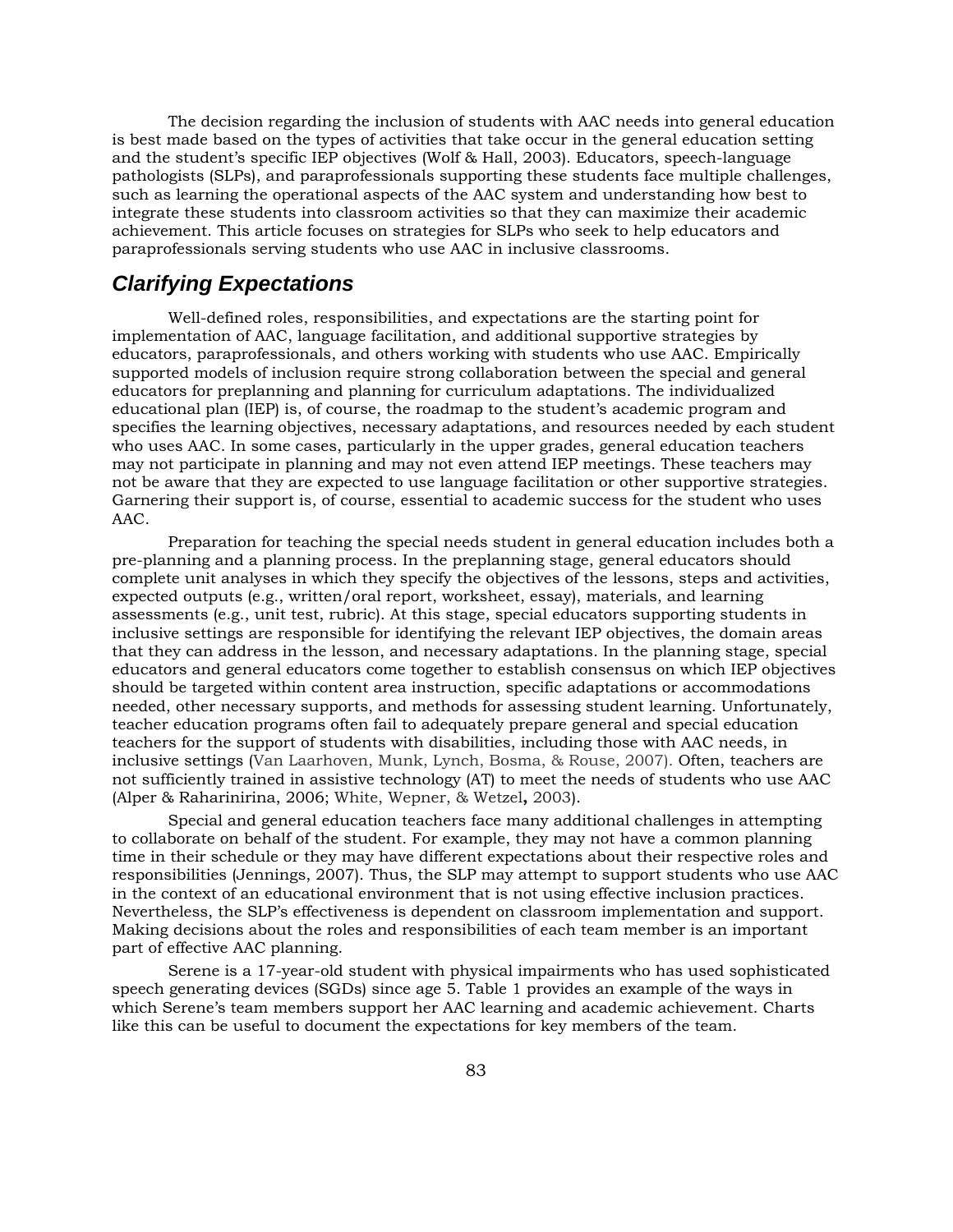| Role                             | Preparation                                                                                                                                                                                                                                                                                                                                                                       | <b>Language Facilitation</b>                                                                                                                                                                                                                                                                                                                                                                 | Communication                                                                                                                                                                                                                                                   |
|----------------------------------|-----------------------------------------------------------------------------------------------------------------------------------------------------------------------------------------------------------------------------------------------------------------------------------------------------------------------------------------------------------------------------------|----------------------------------------------------------------------------------------------------------------------------------------------------------------------------------------------------------------------------------------------------------------------------------------------------------------------------------------------------------------------------------------------|-----------------------------------------------------------------------------------------------------------------------------------------------------------------------------------------------------------------------------------------------------------------|
| <b>Student</b>                   |                                                                                                                                                                                                                                                                                                                                                                                   |                                                                                                                                                                                                                                                                                                                                                                                              | $\bullet$<br>Report difficulties<br>and concerns to staff<br>in a timely manner<br>Participate in brief<br>$\bullet$<br>weekly meetings with<br>staff to address any                                                                                            |
| <b>SLP</b>                       | Monitor device<br>$\bullet$<br>programming<br>Train communication<br>$\bullet$<br>partners                                                                                                                                                                                                                                                                                        | Design and implement<br>$\bullet$<br>curriculum-driven<br>language/AAC therapy                                                                                                                                                                                                                                                                                                               | AAC concerns<br>Hold brief weekly<br>$\bullet$<br>meetings $(10-15)$<br>minutes) with Serene,<br>her paraprofessional,<br>and inclusion<br>support teacher to<br>address any AAC<br>concerns                                                                    |
| General<br>education<br>teachers | Provide access to lesson<br>$\bullet$<br>materials 5 schools days in<br>advance<br>Review lesson and<br>$\bullet$<br>consider how to address<br>Serene's goals within the<br>scope of the classroom<br>activities<br>Provide input on<br>$\bullet$<br>vocabulary and other<br>language needs to SLP<br>Initiate planning for<br>$\bullet$<br>assessment in their<br>content areas | Create meaningful<br>$\bullet$<br>communication<br>opportunities in all<br>classroom activities<br>Implement language<br>$\bullet$<br>elicitation strategies<br>per the IEP<br>(descriptive teaching,<br>cloze technique, open-<br>ended questions)<br>Pair Serene with<br>$\bullet$<br>supportive peers for<br>group activities<br>Monitor<br>$\bullet$<br>administration of<br>assessments | Report difficulties or<br>$\bullet$<br>concerns to SLP<br>and/or inclusion<br>teacher in a timely<br>manner                                                                                                                                                     |
| Para-<br>professional            | Device programming as<br>$\bullet$<br>directed by the SLP<br>Ensure that AAC system is<br>$\bullet$<br>set up and ready prior to<br>each class                                                                                                                                                                                                                                    | Use quiet coaching<br>$\bullet$<br>when needed to help<br>Serene participate in<br>class activities<br>Use specific language<br>$\bullet$<br>facilitation strategies<br>(e.g., least-to-most<br>prompting)<br>Subtly signal teacher<br>when Serene is trying<br>to respond                                                                                                                   | Report difficulties or<br>$\bullet$<br>concerns to SLP<br>and/or inclusion<br>teacher in a timely<br>manner<br>Participate in brief<br>$\bullet$<br>weekly meetings with<br>Serene, her SLP, and<br>inclusion support<br>teacher to address<br>any AAC concerns |

*Table 1: Sample Chart to Clarify Expectations for AAC Support for Serene, a 9th-Grade General Education Student Who Uses a High-Tech SGD (Developed by IEP Team, Serene, and Her Family)*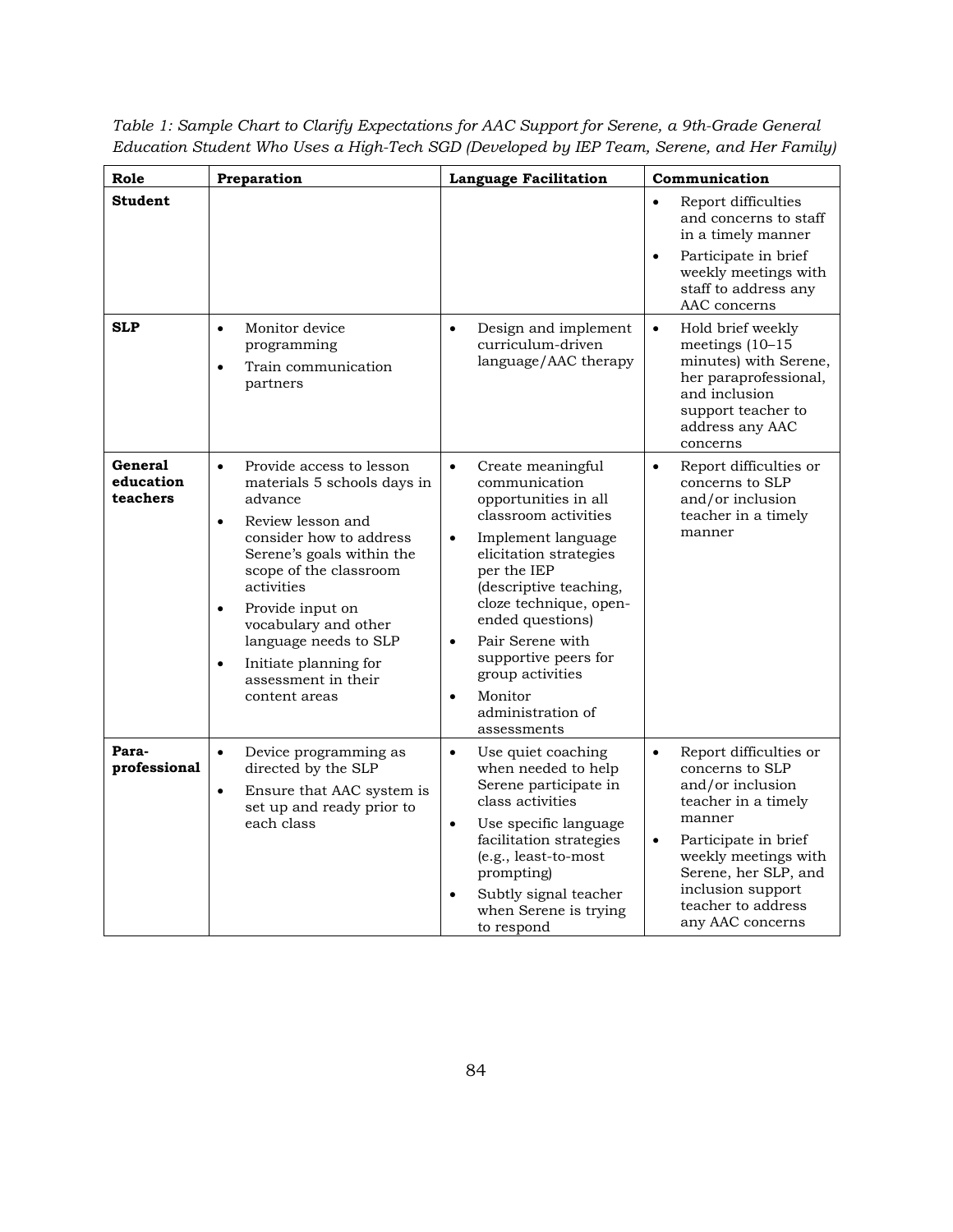| Inclusion<br>support<br>teacher | Model a positive attitude<br>$\bullet$<br>toward Serene's inclusion<br>in general education<br>Ensure that AT is<br>$\bullet$<br>functioning<br>Receive training on making<br>$\bullet$<br>materials accessible for the<br>teachers and<br>paraprofessional<br>Address difficulties or<br>$\bullet$<br>concerns reported by<br>others | Monitor<br>$\bullet$<br>administration of<br>assessments using<br>Serene's IEP-<br>established Fair<br><b>Testing Practices</b>                                                                                     | Participate in brief<br>$\bullet$<br>weekly meetings with<br>Serene, her<br>paraprofessional, and<br>SLP to address any<br>AAC concerns<br>Communicate<br>$\bullet$<br>outcomes of weekly<br>meetings to general<br>education teachers |
|---------------------------------|---------------------------------------------------------------------------------------------------------------------------------------------------------------------------------------------------------------------------------------------------------------------------------------------------------------------------------------|---------------------------------------------------------------------------------------------------------------------------------------------------------------------------------------------------------------------|----------------------------------------------------------------------------------------------------------------------------------------------------------------------------------------------------------------------------------------|
| Peer                            | Provide input on<br>$\bullet$<br>vocabulary and other<br>social communication<br>needs to SLP (with<br>Serene's permission)<br>Participate in training on<br>$\bullet$<br>language facilitation<br>strategy with Serene and<br>her SLP                                                                                                | Support Serene's<br>$\bullet$<br>efforts toward self-<br>advocacy<br>Use language<br>$\bullet$<br>facilitation strategies<br>Include Serene in<br>$\bullet$<br>activities and<br>conversations, when<br>appropriate |                                                                                                                                                                                                                                        |
| Family                          | Report device problems to<br>$\bullet$<br><b>SLP</b><br>Maintain device at home<br>$\bullet$<br>Monitor homework<br>$\bullet$                                                                                                                                                                                                         |                                                                                                                                                                                                                     |                                                                                                                                                                                                                                        |
| <b>Assistant</b><br>Principal   | Model a positive attitude<br>$\bullet$<br>toward Serene's inclusion<br>in general education<br>Become aware of the AAC<br>$\bullet$<br>expectations of staff<br>Support time for meetings<br>٠<br>and training (e.g., avoid<br>scheduling conflicts,<br>release from cafeteria duty)                                                  | Incorporate AAC<br>$\bullet$<br>expectations into staff<br>observations and<br>evaluations                                                                                                                          |                                                                                                                                                                                                                                        |

## *Demands of the General Education Classroom*

Professionals charged with facilitating the success of students with AAC needs must have a clear understanding of the communicative demands of classroom environments, which differ from communication at home or in other settings. One of the key differences is a stronger emphasis on evaluation. Much of the interaction that occurs in the classroom centers on demonstrating what the students know. Crago and colleagues (1997) commented on the relationship between students' competence in dealing with classroom communication patterns and learning opportunities.

In order to function successfully in the classroom, students must know which rules underlying communication are in operation within a particular educational setting, lesson, or classroom participation structure. Knowledge of and competence with these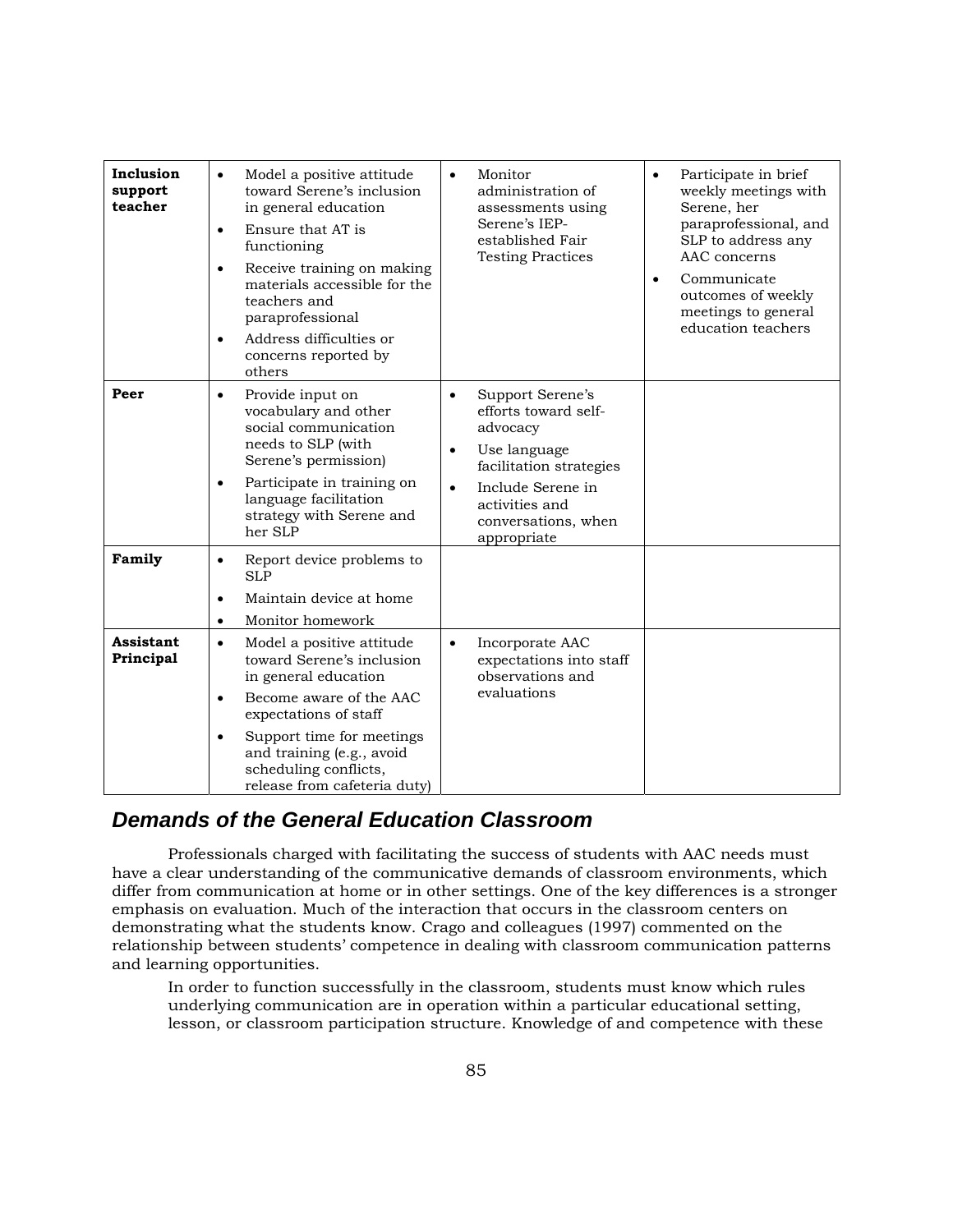frames of discourse and interaction provides access to learning. (Crago et al., 1997, p. 246)

Students with AAC needs have educational experiences that differ within and across grade levels, educational models, and curricula. Despite this diversity, there are common factors that experts must consider to maximize communication and learning in each situation. Light (1997) suggests that key factors to consider include the physical context (the people, objects, and events) and the student's access to it, the functional context (the structure and function of daily activities), the linguistic context (the actual language codes used in the community and in the student's AAC system), the social context (interactions that facilitate or inhibit language development), and the cultural context (the values, expectations, and beliefs about language development and AAC). As illustrated in Table 2, each of these factors can either facilitate or limit the achievement and participation by all students, including those who use AAC.

| <b>Factor</b><br><b>Possible Impact: Positive</b>           |                                                                                                                                                                                                                                                                                                                       | <b>Possible Impact: Negative</b>                                                                                                                                                                                                                                                                                                                                                                                                                 |  |  |  |
|-------------------------------------------------------------|-----------------------------------------------------------------------------------------------------------------------------------------------------------------------------------------------------------------------------------------------------------------------------------------------------------------------|--------------------------------------------------------------------------------------------------------------------------------------------------------------------------------------------------------------------------------------------------------------------------------------------------------------------------------------------------------------------------------------------------------------------------------------------------|--|--|--|
| <b>Physical Context</b>                                     |                                                                                                                                                                                                                                                                                                                       |                                                                                                                                                                                                                                                                                                                                                                                                                                                  |  |  |  |
| Adults, peers,<br>objects, events                           | S can independently navigate<br>$\bullet$<br>around the classroom<br>S is seated with classmates<br>$\bullet$<br>(same height/level, close<br>proximity)<br>S has appropriate tools &<br>$\bullet$<br>materials that she or he uses to<br>independently complete daily<br>routines                                    | S is unable to efficiently move around<br>$\bullet$<br>the classroom with peers<br>S sits apart from, higher, or lower than<br>$\bullet$<br>peers, or faces in a different direction<br>S lacks appropriate tools to complete<br>$\bullet$<br>daily routines as independently as<br>possible<br>Materials are not appropriately<br>$\bullet$<br>challenging<br>Materials lack adaptations that<br>$\bullet$<br>maximize learning & participation |  |  |  |
| <b>Functional Context</b>                                   |                                                                                                                                                                                                                                                                                                                       |                                                                                                                                                                                                                                                                                                                                                                                                                                                  |  |  |  |
| Structure and<br>function of daily<br>activities            | S's daily schedule and routines<br>$\bullet$<br>are appropriately challenging<br>Tasks & routines are structured<br>$\bullet$<br>for maximal learning,<br>participation, & independence<br>Adequate preparations are<br>$\bullet$<br>made for daily activities<br>Activities are implemented<br>$\bullet$<br>smoothly | Daily schedule or routines expect too<br>$\bullet$<br>much or too little from S<br>Tasks or routines do not maximize<br>$\bullet$<br>learning, participation, &<br>independence<br>Preparation for learning activities is<br>$\bullet$<br>insufficient<br>Implementation of activities is<br>$\bullet$<br>awkward                                                                                                                                |  |  |  |
| <b>Linguistic Context</b>                                   |                                                                                                                                                                                                                                                                                                                       |                                                                                                                                                                                                                                                                                                                                                                                                                                                  |  |  |  |
| Language codes<br>used in the<br>classroom and<br>community | S strongly comprehends the<br>$\bullet$<br>languages used by adults &<br>peers<br>Supports for language learning<br>$\bullet$<br>are evident & well-conceived<br>S has many receptive and<br>٠<br>expressive opportunities for<br>written & spoken language                                                           | S does not have good comprehension<br>$\bullet$<br>of the languages used in the classroom<br>Supports for language learning are<br>$\bullet$<br>inadequate<br>S has iinsufficient opportunities to<br>$\bullet$<br>develop receptive & expressive skills in<br>print & face-to-face interaction                                                                                                                                                  |  |  |  |

*Table 2: Impact of Contextual Factors on Communication in the Classroom*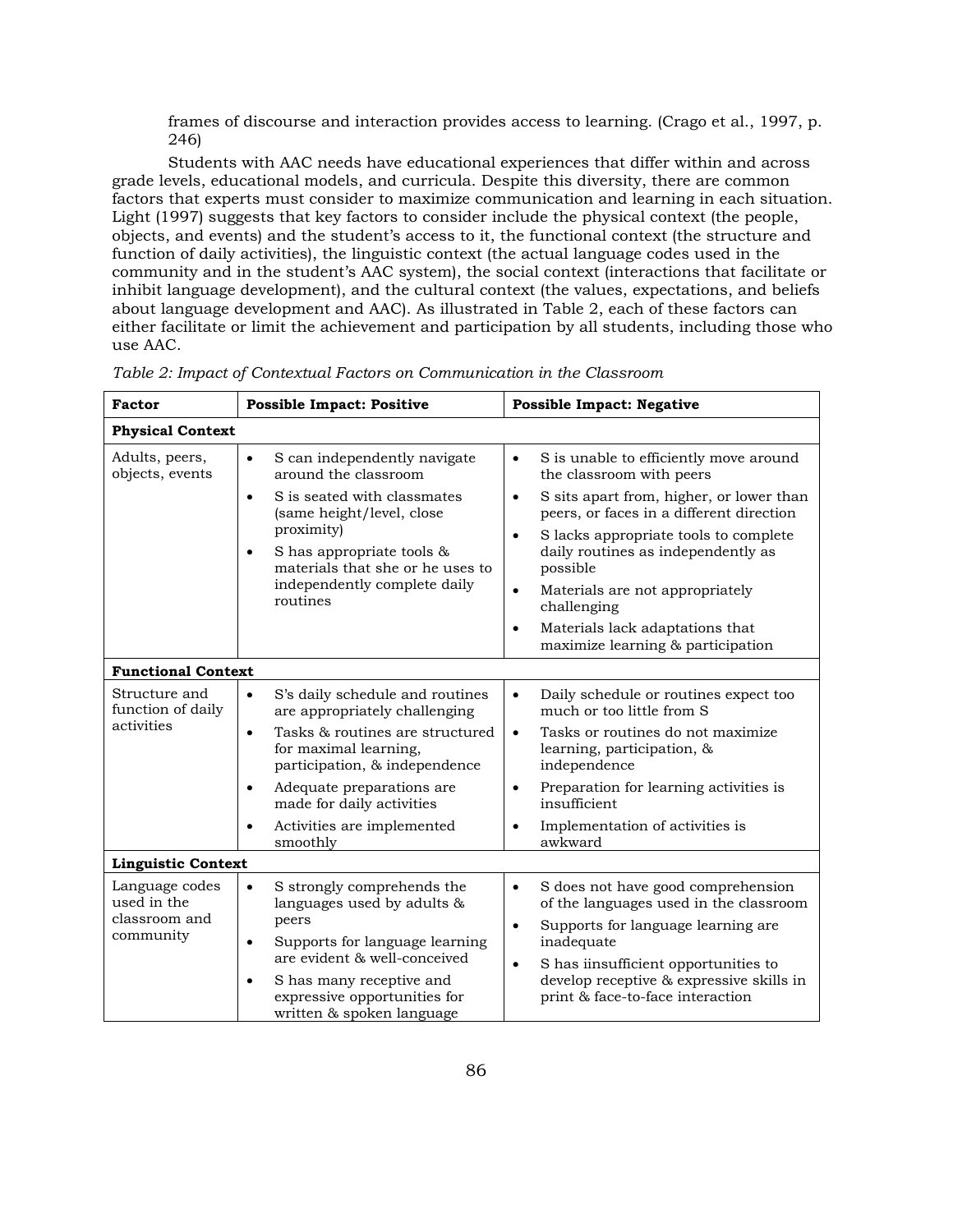| Language codes<br>used by the<br>student with<br>AAC needs | S's AAC system has a linguistic<br>code that maximizes language<br>learning and performance<br>S observes others using the same<br>$\bullet$<br>linguistic code as his or her AAC<br>system | AAC system is not linguistically<br>$\bullet$<br>based<br>Linguistic code of the AAC system<br>$\bullet$<br>is not well-suited to S's needs<br>S has few or no opportunities to<br>$\bullet$<br>observe others using the same<br>linguistic code as in S's AAC<br>system |
|------------------------------------------------------------|---------------------------------------------------------------------------------------------------------------------------------------------------------------------------------------------|--------------------------------------------------------------------------------------------------------------------------------------------------------------------------------------------------------------------------------------------------------------------------|
| <b>Social Context</b>                                      |                                                                                                                                                                                             |                                                                                                                                                                                                                                                                          |
| Interactions that<br>facilitate or                         | Adults and peers communicate<br>$\bullet$<br>with S respectfully                                                                                                                            | Adults or peers are dismissive,<br>$\bullet$<br>not age-appropriate, or                                                                                                                                                                                                  |
| inhibit language<br>development                            | There are high expectations for<br>$\bullet$<br>language use                                                                                                                                | disrespectful in their interaction<br>with or about S                                                                                                                                                                                                                    |
|                                                            | S has frequent opportunities for<br>$\bullet$<br>interaction                                                                                                                                | Expectations for S's use of<br>$\bullet$<br>language are too low                                                                                                                                                                                                         |
|                                                            | S has ample opportunities to<br>$\bullet$<br>initiate communicative                                                                                                                         | S has too few opportunities for<br>$\bullet$<br>interaction & initiation                                                                                                                                                                                                 |
|                                                            | exchanges                                                                                                                                                                                   | Adults or peers do not use<br>$\bullet$                                                                                                                                                                                                                                  |
|                                                            | Adults and peers consistently<br>$\bullet$<br>use good language facilitation<br>techniques when interacting<br>with S                                                                       | appropriate language facilitation<br>techniques well or consistently                                                                                                                                                                                                     |
| <b>Cultural Context</b>                                    |                                                                                                                                                                                             |                                                                                                                                                                                                                                                                          |
| Values,<br>expectations, and                               | There are high expectations for<br>$\bullet$<br>achievement & participation                                                                                                                 | Expectations for learning &<br>$\bullet$<br>participation are too low                                                                                                                                                                                                    |
| beliefs about<br>language<br>development &                 | Adults and peers accept AAC &<br>$\bullet$<br>believe it contributes to S's<br>learning & achievement                                                                                       | Adults or peers do not fully accept<br>$\bullet$<br>S's use of AAC and/or do not<br>believe that it maximizes growth                                                                                                                                                     |
| AAC                                                        | Adults and peers value S as an<br>$\bullet$<br>integral member of the class                                                                                                                 | or participation<br>Adults or peers do not fully value<br>$\bullet$                                                                                                                                                                                                      |
|                                                            |                                                                                                                                                                                             | S as a central part of the class                                                                                                                                                                                                                                         |

*S = Student with AAC needs* 

## *Managing Assessment Demands*

One particular challenge that most general educators face when working with students who use AAC relates to assessment (Kent-Walsh & Light, 2003). For students who are not yet competent with their AAC systems, taking the myriad quizzes and tests that are used to help educators understand what the student does and does not know requires careful planning on the part of the educational team. Other assessment measures, such as projects that require manual dexterity, homework assignments, and written products, can prove just as challenging.

General educators need clear guidelines to help them make decisions about how to test these students. The IEP team should develop those guidelines and establish a set of Fair Testing Practices (FTP) specific to each student with AAC needs (for discussion of FTP, see Proctor & Zangari, 2009). Those practices should address the specifics of how the student should take the test. For example, if it is a multiple choice test, the student may be able to use an existing AAC device, manual communication board, or eye gaze board with the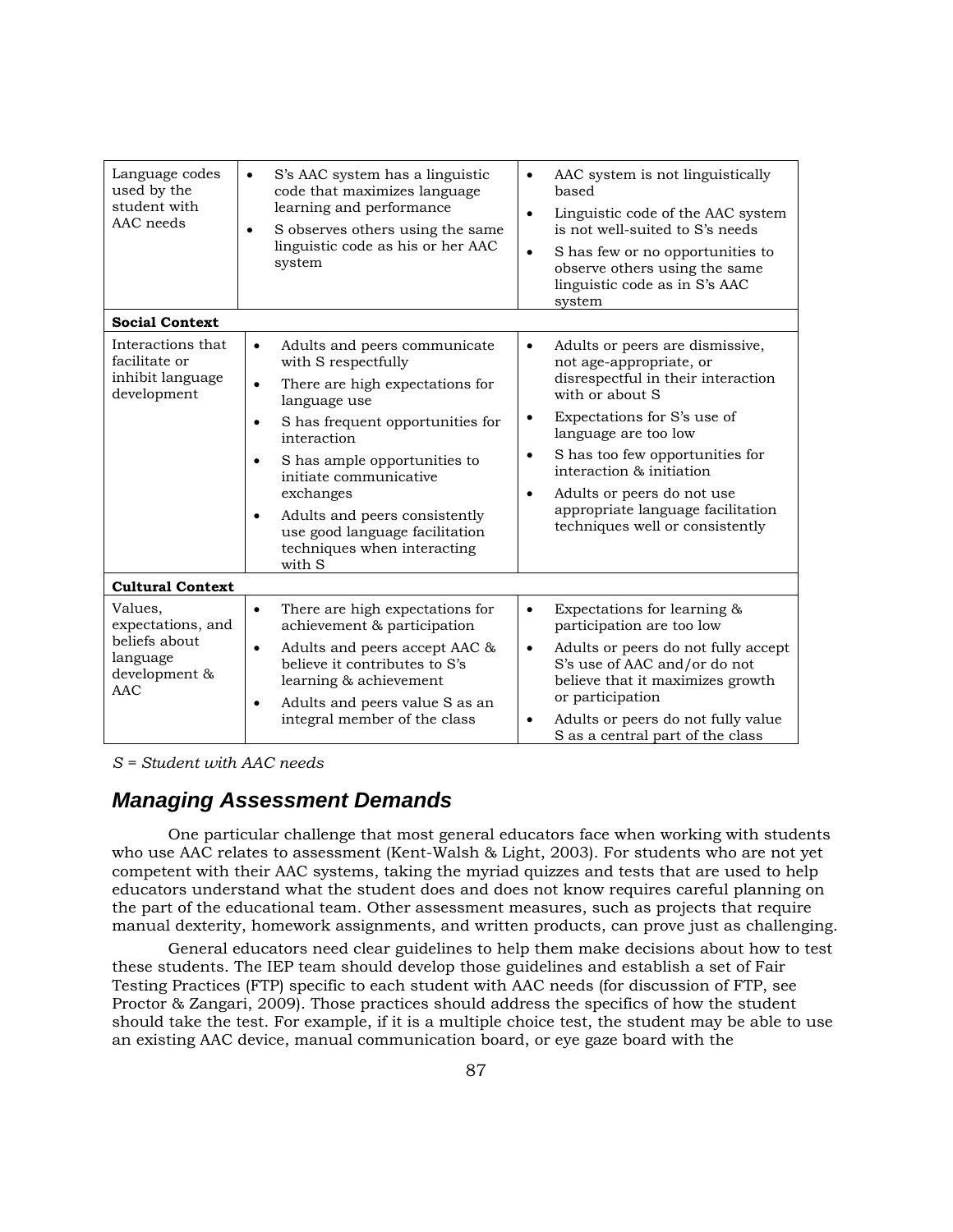letter/number options to respond. If that is not possible, staff may need to create specific testtaking materials (see Figure 1). It may also be helpful to teach the student to use partner assisted scanning, a strategy that is flexible enough to be used with a variety of test materials.

B D. A  $\mathsf{C}$ E **Yes** No **True** False  $\mathbf{1}$  $\overline{2}$ 3 4 5 I have I don't know. That is not what Slow down, something to please. tell you but no I meant. way to say it. Can you **Thank You.** explain it to Can you repeat Can I see what me? that? you wrote?

*Figure 1. Sample Test-Taking Boards* 

If these are used, it is important to teach them to the student and provide guided practice opportunities in advance of the actual assessment. The paraprofessional, educator, or SLP assisting the student during the assessment also will need training in order to properly implement these tools and strategies. Until a solid testing routine is in place, it is helpful for an experienced staff member to monitor to be sure that educators are using Fair Testing Practices appropriately.

## *Supporting AAC Learning*

Effective AAC use in the classroom can be facilitated by highlighting existing learning opportunities and developing new ones (Downing & Eichinger, 2003). Some SLPs use the IEP as a tool to support AAC implementation by writing goals that are explicit in how AAC should be used in classroom interactions. They develop goals that address critical language skills that are feasible in the classroom and tied to the curriculum. Noemi is a 3rd-grade student with autism and severe apraxia of speech who uses an iPad with an AAC app, an SGD, visual supports, signs, gestures, and word approximations. Her team elected to focus on classroom discussions as the context of many of her AAC and language goals, because that was particularly difficult for this student. Her goals included the following:

- When participating in classroom discussions, Noemi will gesture to get attention and use her SGD/iDevice to volunteer a response at least twice per class period.
- At least twice per day, Noemi will independently use preprogrammed messages in her SGD/iDevice to signal that she has a question.
- When provided with minimal prompts, Noemi will use signs, word approximations, and/or AAC devices to contribute at least once to each class discussion with 3–5 word sentences appropriate to the topic.
- With appropriate visual supports, Noemi will sequence familiar events in the context of daily class discussions.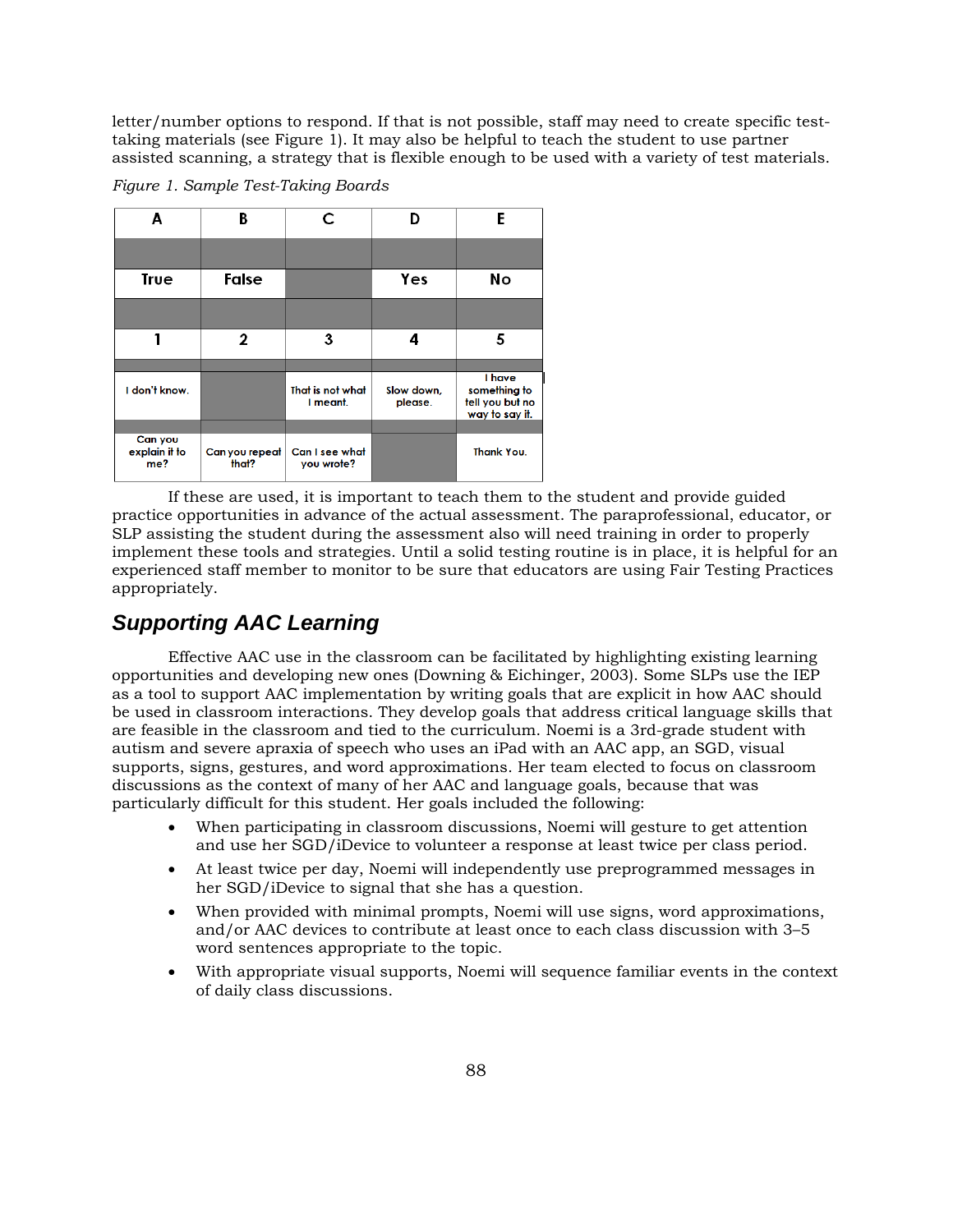Helping the general educator elicit these communicative behaviors is a collaborative effort by both the SLP and the special educator or inclusion facilitator. Listed below are some tips and strategies for encouraging appropriate AAC use in the general education classroom.

- Accept that influencing the behavior of other adults is a process built on trust and developed over time. With some teachers, SLPs may make big strides quickly, but with others, it may take a while. Frequent, short interactions may be more effective than longer, inservice-type trainings. Consider using electronic media, within institutional policies, to share information, build knowledge, and foster relationships.
- Model good interaction and language facilitation strategies and point them out to the teachers and paraprofessionals at a time and place appropriate to the situation. Expect that the frequency with which teachers and paraprofessionals use these strategies will be proportionate to the SLP's modeling of them. Alina is a 5th-grade student learning to use a high-tech SGD with a rich base of core language. When Alina's SLP supports her in the classroom, she uses aided language input in almost every interaction and encourages others to do the same. This makes it more likely that the paraprofessional will use this key instructional strategy when assisting Alina with her seatwork.
- Conduct focused classroom observations to identify potential opportunities for targeting AAC objectives (See Table 3 for an example of a tool developed for this purpose: Classroom Observation for Communication Opportunities with AAC [COCOA].) Examine regularly occurring activities and determine what subtle changes could be made to provide practice on new or emerging AAC skills.
- Provide specific but simple suggestions for the teacher for what to do and/or say (e.g., "At Writer's Workshop meetings, ask Alina "what can you tell me about" questions. Take her single word responses and link them together in a sentence. For example, if she says *money*, *keep*, and *building*, you can respond with "Yes, a bank is a building where people keep their money."
- Prioritize your suggestions based on what will give the student the most powerful learning gains and what changes the teacher is able and willing to make in order to build confidence and success over time.
- Focus on one change at a time. Consider key intervention strategies that will affect the student's AAC learning and select one to address with your colleagues. Concentrate on helping the teachers and paraprofessionals gain competence with that strategy before introducing new ones.
- Use the language of teaching and learning familiar to your team. For example, Alina's school uses the STAR method of teaching reading vocabulary: Select words essential to comprehension, Teach words that are key to comprehension, Activate knowledge through experience, Revisit key words frequently. When making suggestions about providing more communication opportunities, the SLP uses the familiar STAR acronym to help the teacher find ways for Alina to *revisit* the use of descriptors, one of the language goals in her IEP. This makes the suggested improvement seem more feasible, since the general principle is one already in place in the classroom.
- Use the curriculum and existing classroom activities as the focus for therapy, whether or not the SLP services are provided in or out of the classroom.
- Build in a system of gentle accountability paired with encouragement and support. Most of us are more likely to do something when we know that someone will be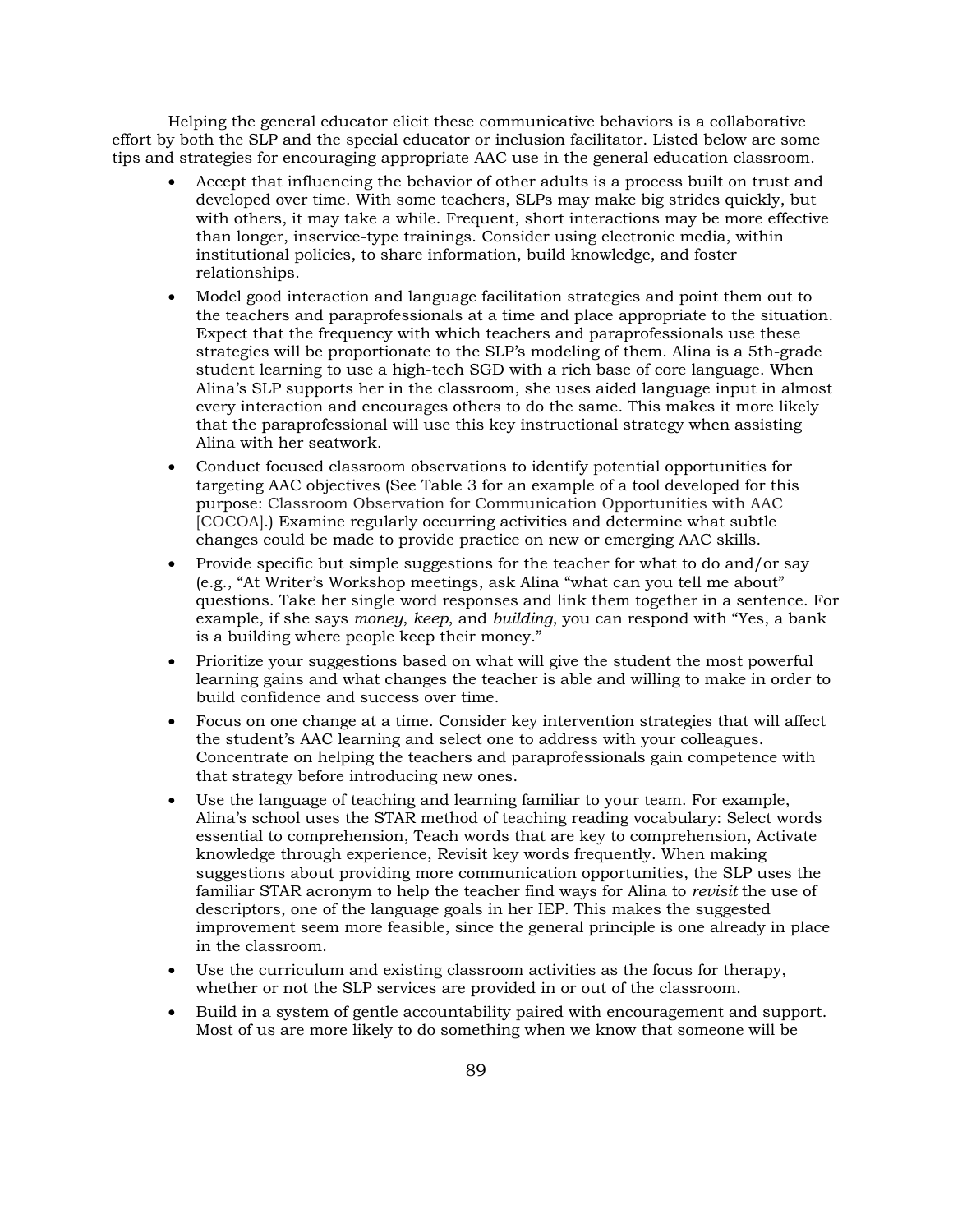checking up on us. Ask how things are going with XYZ strategy or ABC goal and return to monitor if things are not proceeding according to plan. A regular pattern of follow-through helps to establish the expectation for AAC implementation.

*Table 3: Classroom Observation for Communication Opportunities with AAC (COCOA): Example for 9th grader who was observed in Personal Health class* 

| <b>Classroom Observation for Communication Opportunities with AAC (COCOA)</b>        |                                                        |                                                       |                                                                                               |  |  |
|--------------------------------------------------------------------------------------|--------------------------------------------------------|-------------------------------------------------------|-----------------------------------------------------------------------------------------------|--|--|
| <b>IEP Goal for AAC,</b><br>Language, &/or<br>Communication                          | <b>Potential for Increased Opportunities</b>           |                                                       | Suggested<br><b>Improvements for</b><br>Teacher (T) & Student<br>(S)                          |  |  |
|                                                                                      | <b>Whole Class or Large</b><br><b>Group Activities</b> | <b>Small Group or</b><br><b>Individual Activities</b> |                                                                                               |  |  |
| Use prestored messages                                                               | Class discussion on<br>body mass index (BMI)           |                                                       | T: Ask agree/disagree<br>questions<br>S: "I agree with that." "I<br>don't think that's true." |  |  |
| Use communication<br>repair strategies                                               |                                                        | Group work to calculate<br>BMI                        | S: "Can you explain that<br>some more?" "That's not<br>what I meant."                         |  |  |
| Use subordinating<br>conjunctions (e.g.,<br>unless, because, since,<br>until, while) | Class discussion on<br>body mass index (BMI)           |                                                       | T: Ask causal questions<br>S: Respond using<br>sentences with 'because'                       |  |  |
| Increase academic<br>vocabulary                                                      | Class discussion on<br>body mass index (BMI)           | Group work to calculate<br>BMI                        | S: Use at least 3 Tier 2<br>words (e.g., measure,<br>demonstrate, calculate)                  |  |  |

### *Conclusion*

As communicators, students who use AAC are often still developing linguistic, operational, and social competence with their AAC systems and struggle to do this while learning academic content. With appropriate supports, general education teachers and SLPs can work together to ensure that these students achieve their linguistic and academic potential.

### *References*

Alper, S., & Raharinirina, S. (2006). Assistive technology for individuals with disabilities: A review and synthesis of the literature. *Journal of Special Education Technology, 21* (2), 47–64.

Crago, M., Eriks-Brophy, A., Pesco, D., & McAlpine, L. (1997). Culturally based miscommunication in classroom interaction*. Language, Speech and Hearing Services in Schools, 28,* 245–254.

Downing, J. E., & Eichinger, J. (2003). Creating learning opportunities for students with severe disabilities in inclusive classrooms. *Teaching Exceptional Children*, *36,* 26–31.

Jennings, M. (2007). *Leading effective meetings, teams, and work groups in districts and schools*. Alexandria, VA: Association for Supervision and Curriculum Development.

Kent-Walsh, J., & Light, J. (2003). General education teachers' experiences with inclusion of students who use augmentative and alternative communication. *Augmentative and Alternative Communication, 19,*  104–124.